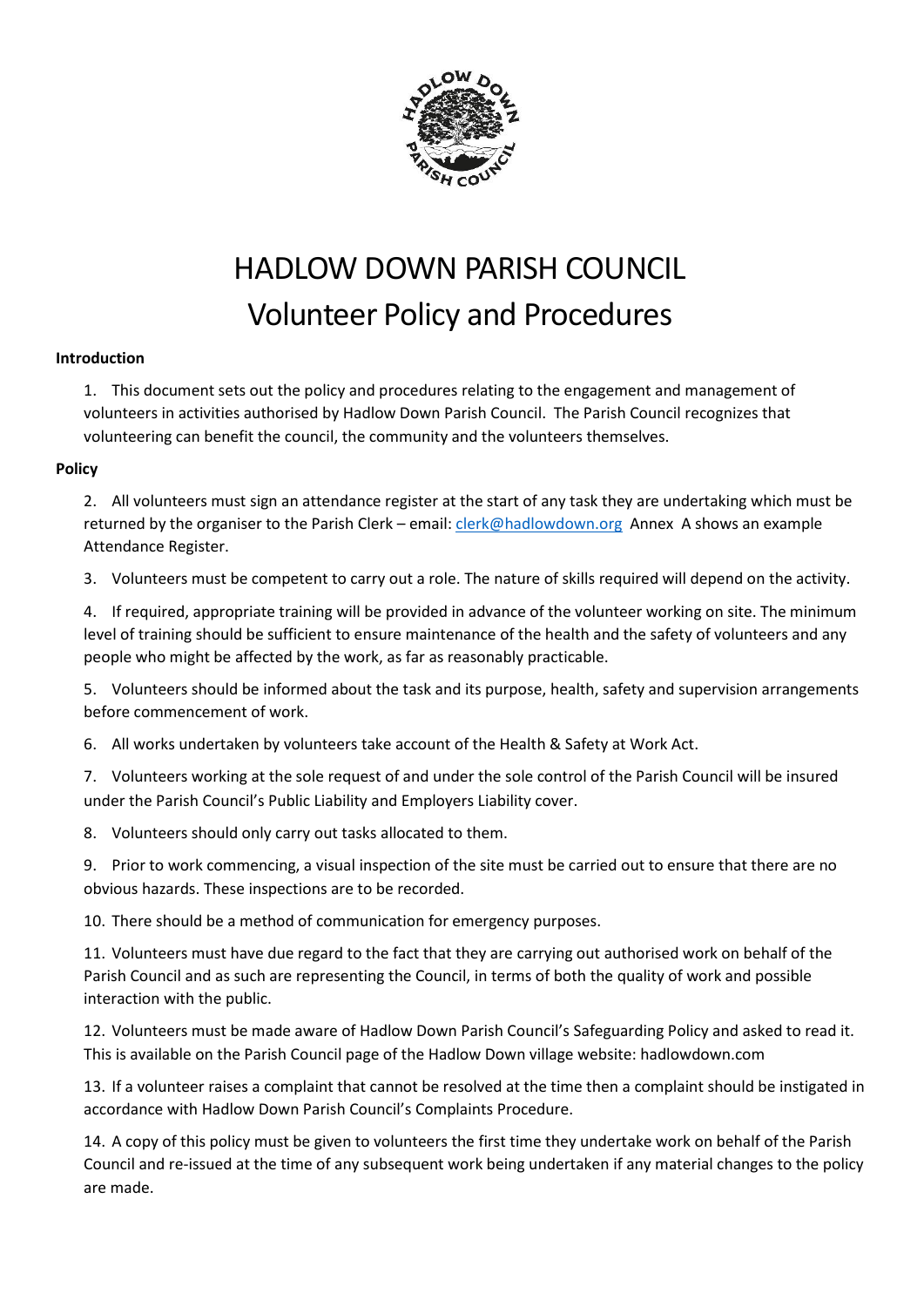#### **Procedures**

15. A risk assessment should be undertaken before commencement of work. The Parish Clerk is to receive a copy of the risk assessment. An example Risk Assessment is at Annex B.

16. Volunteers must undergo an induction briefing appropriate for the task(s) being undertaken. This should include a description of the work to be undertaken and known issues and risks associated with the site.

17. Volunteers will be expected to sign the briefing sheet, showing that they have received an induction brief, they understand the nature of the work, they recognize the risks associated with the task and agree to comply with instructions provided during the induction brief. This document is not intended to form a contract. Volunteers will also be expected to confirm that they do not have any medical issues that would put either them or other volunteers at risk.

18. On completion of the work, the supervisor is to forward the completed induction brief to the Parish Clerk with a completed summary of the work undertaken. Retention of induction briefs will allow the Parish Council to record work and ultimately acknowledge the contributions to the community made by volunteers.

19. If any First Aid is administered or any accidents take place during the event it must be recorded on a Accident Report Form and sent to the Parish Clerk to be kept on file.

20. An example Induction Brief and volunteer sign-up sheet is at Annex C.

#### **DATED: January 2022**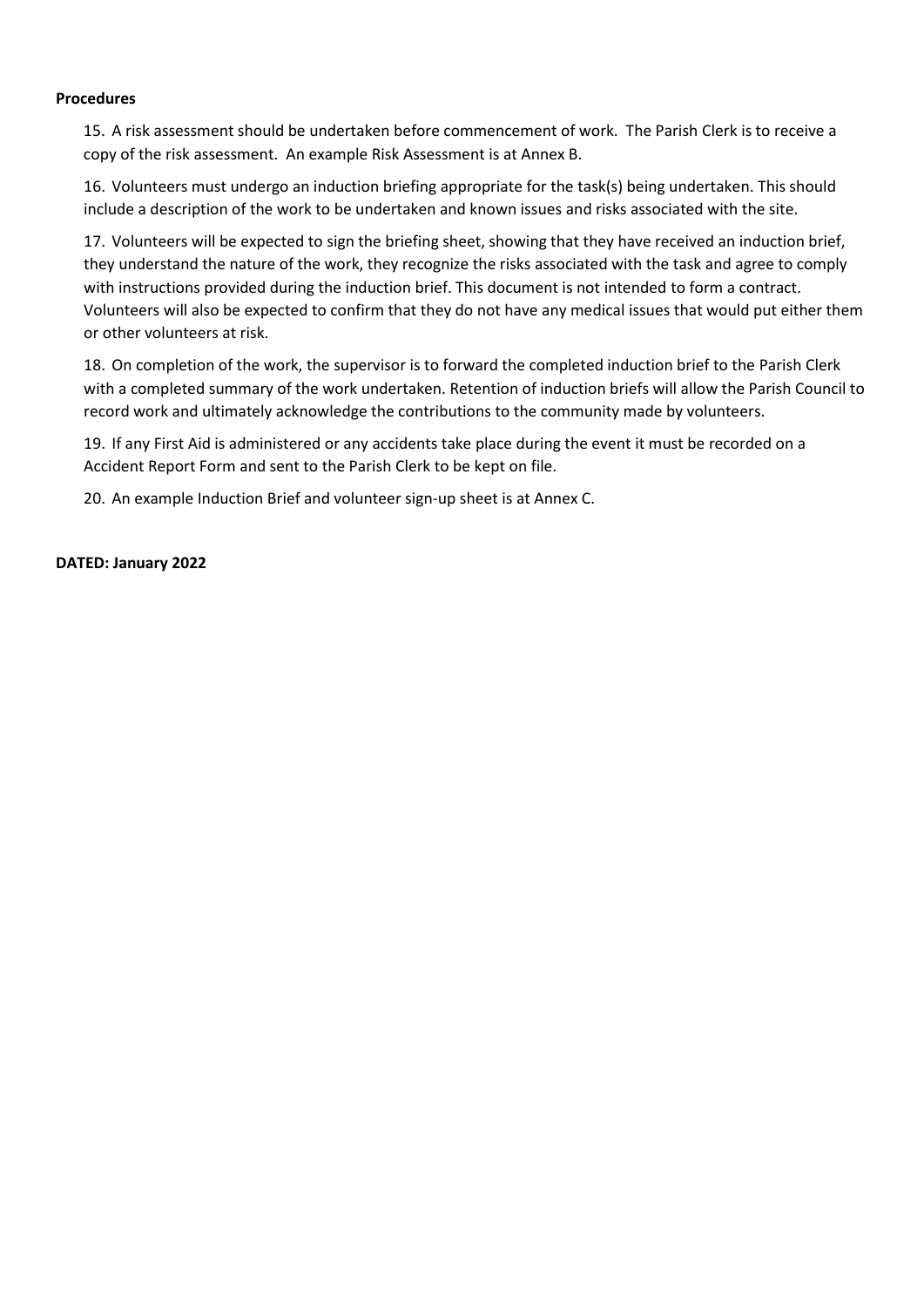# ANNEX A TO HADLOW DOWN PARISH COUNCIL VOLUNTEER POLICY & PROCEDURES DATED: JANUARY 2022

# **Hadlow Down Parish Council – Attendance Register for Volunteer Event**

This attendance register will be kept on file by the Parish Clerk. All information will be kept safe and confidential.

It is essential that a volunteer advises the supervisor of an activity or the Parish Clerk of any illness or ailment that could put either themselves or other volunteers at risk of either injury or harm, while working on a task.

## **CONTACT DETAILS OF VOLUNTEERS UNDERTAKING WORK ON BEHALF OF THE HADLOW DOWN PARISH COUNCIL**

**ON DATE:**

**TASK:**

#### **SUPERVISOR NAME:**

| <b>FULL NAME</b> | <b>SIGNATURE</b> | <b>EMAIL ADDRESS</b> | <b>PHONE NUMBER</b> |
|------------------|------------------|----------------------|---------------------|
|                  |                  |                      |                     |
|                  |                  |                      |                     |
|                  |                  |                      |                     |
|                  |                  |                      |                     |
|                  |                  |                      |                     |
|                  |                  |                      |                     |
|                  |                  |                      |                     |
|                  |                  |                      |                     |
|                  |                  |                      |                     |
|                  |                  |                      |                     |
|                  |                  |                      |                     |
|                  |                  |                      |                     |
|                  |                  |                      |                     |
|                  |                  |                      |                     |
|                  |                  |                      |                     |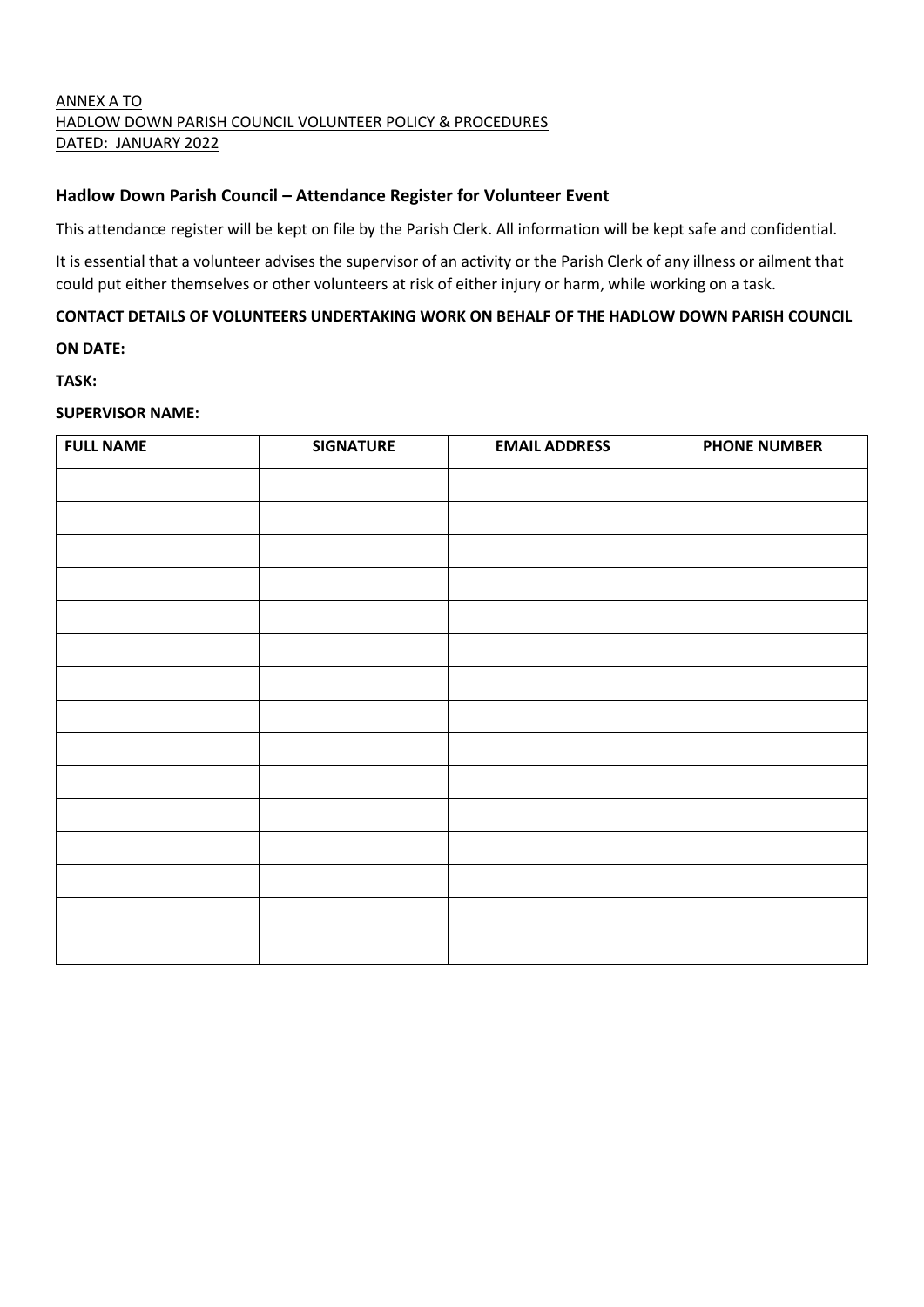## ANNEX B TO HADLOW DOWN PARISH COUNCIL VOLUNTEER POLICY & PROCEDURES DATED: JANUARY 2022

# **Litter Pick Risk Assessment for Hadlow Down Parish Council**

| <b>No</b>      | <b>ITEM</b>                   | <b>HAZARD</b>                                                                                                                 | <b>THOSE IN</b> | <b>Risk Rating before control measures</b> |                               | <b>MEASURES/COMMENTS</b>   | <b>Risk Rating after control measures</b>                                                                                                                                                                                                                                                                                                                           |                             |                               |                                        |
|----------------|-------------------------------|-------------------------------------------------------------------------------------------------------------------------------|-----------------|--------------------------------------------|-------------------------------|----------------------------|---------------------------------------------------------------------------------------------------------------------------------------------------------------------------------------------------------------------------------------------------------------------------------------------------------------------------------------------------------------------|-----------------------------|-------------------------------|----------------------------------------|
|                |                               |                                                                                                                               | <b>DANGER</b>   | <b>SEVERITY</b><br>$1 - 10$                | <b>LIKELIHOOD</b><br>$1 - 10$ | <b>RISK</b><br><b>RATE</b> |                                                                                                                                                                                                                                                                                                                                                                     | <b>SEVERITY</b><br>$1 - 10$ | <b>LIKELIHOOD</b><br>$1 - 10$ | <b>RISK</b><br><b>RATE</b><br>(RESULT) |
| $\overline{1}$ | Passing<br>Traffic            | Be aware of<br>traffic on the<br>roads and road<br>safety                                                                     | Participants    | 8                                          | 6                             | 48                         | Briefing at the start of the Litter Pick by the<br>supervisor. Participants access restricted<br>to pavement and footpaths.<br>High visibility vests to be supplied and<br>appropriate traffic warning / controls to be<br>utilised.                                                                                                                                | 8                           | $\overline{2}$                | 16<br>(A)                              |
| 2              | Hygiene                       | Cuts, grazes,<br>germs                                                                                                        | Participants    | 4                                          | 4                             | 16                         | Briefing at the start of the Litter Pick by the<br>supervisor<br>Protective Gloves to be warn.<br>First Aid Kit to cover cuts however minor<br>with tape following consultation as to<br>allergies to tape etc.<br>Warn re avoiding rubbing mouth and eyes<br>whilst working.<br>Wash hands and forearms before eating<br>and drinking, etc or going to the toilet. | 2                           | 2                             | 4<br>(A)                               |
| 3              | Slips,<br>Trips,<br>and Falls | Slips strains,<br>trips and falls<br>due to working<br>on grass<br>verges, lifting<br>heavy objects,<br>working near<br>kerbs | Participants    | 6                                          | 4                             | 24                         | Briefing at the start of the Litter Pick by the<br>supervisor.<br>Heavy items will not be moved but will be<br>identified and details of location to be<br>recorded then reported by the<br>supervisor/Clerk to the correct Unitary<br><b>Council Department</b>                                                                                                    | 6                           | $\overline{2}$                | 12<br>(A)                              |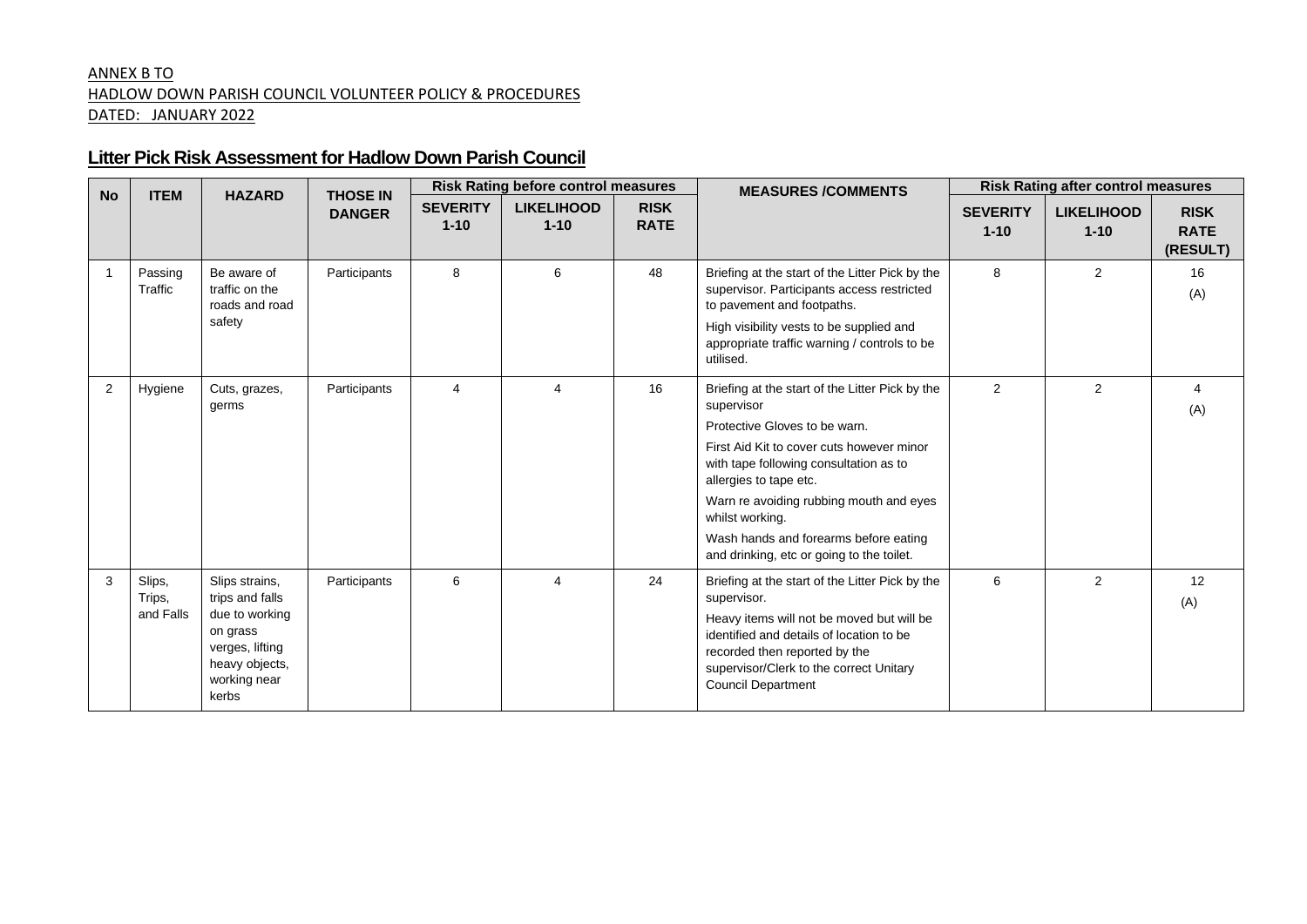| <b>No</b>      | <b>ITEM</b>        | <b>HAZARD</b>                                                                                          | <b>PERSONS</b>      | <b>Risk Rating before control measures</b> |                               | <b>MEASURES/COMMENTS</b><br><b>Risk Rating after control measures</b> |                                                                                                                                                                                                                                                                                                                             |                             |                               |                              |
|----------------|--------------------|--------------------------------------------------------------------------------------------------------|---------------------|--------------------------------------------|-------------------------------|-----------------------------------------------------------------------|-----------------------------------------------------------------------------------------------------------------------------------------------------------------------------------------------------------------------------------------------------------------------------------------------------------------------------|-----------------------------|-------------------------------|------------------------------|
|                |                    |                                                                                                        | IN<br><b>DANGER</b> | <b>SEVERITY</b><br>$1 - 10$                | <b>LIKELIHOOD</b><br>$1 - 10$ | <b>RISK</b><br><b>RATE</b>                                            |                                                                                                                                                                                                                                                                                                                             | <b>SEVERITY</b><br>$1 - 10$ | <b>LIKELIHOOD</b><br>$1 - 10$ | <b>RISK RATE</b><br>(RESULT) |
| 4              | Hazardous<br>Waste | Syringes, liquids<br>in bottles and<br>gas canisters etc                                               | Participants        | 6                                          | 4                             | 24                                                                    | Briefing at the start of the Litter Pick by the<br>supervisor and any items to be identified<br>and details of location to be recorded then<br>reported by the organiser/Clerk to the<br>correct Unitary Council Department<br>Gloves will be issued to participants                                                        | $\overline{4}$              | 2                             | 8<br>(A)                     |
| 5              | Fly Tipping        | Waste too heavy<br>or too high<br>$volume -$<br>unsuitable for<br>manual handling                      | Participants        | $\overline{4}$                             | 3                             | 12                                                                    | Briefing at the start of the Litter Pick by the<br>supervisor and any items to be identified<br>and details of location to be recorded then<br>reported by the supervisor/Clerk to the<br>correct Unitary Council Department                                                                                                | $\overline{4}$              | 1                             | 4<br>(T)                     |
| 6              | Adverse<br>Weather | Risk of<br>sunstroke and<br>sunburn from hot<br>weather. Risk of<br>trips and slips in<br>wet weather. | Participants        | 3                                          | 3                             | 9                                                                     | Consider weather forecast before<br>confirming litter picking event.<br>Wear appropriate clothing/hat/footwear.<br>Drink plenty of water.<br>Take suitable rest breaks.                                                                                                                                                     | 2                           | 1                             | $\overline{2}$<br>(A)        |
| $\overline{7}$ | Other<br>Dangers   | Giant Hogweed<br>Skin irritation,<br>rashes blistering                                                 | Participants        | 2                                          | 6                             | 12                                                                    | Briefing at the start of the Litter Pick by the<br>Organiser a photograph shown of the<br>plant to help with identification and any<br>plants identified, details of the location to<br>be recorded then reported by the<br>organiser/Clerk to the correct Unitary<br>Council Department.<br>Gloves issued to participants. | $\overline{1}$              | 2                             | $\overline{2}$<br>(A)        |

**RISK ASSESSMENT CARRIED OUT BY: Signature: ..................................................**

**Date:**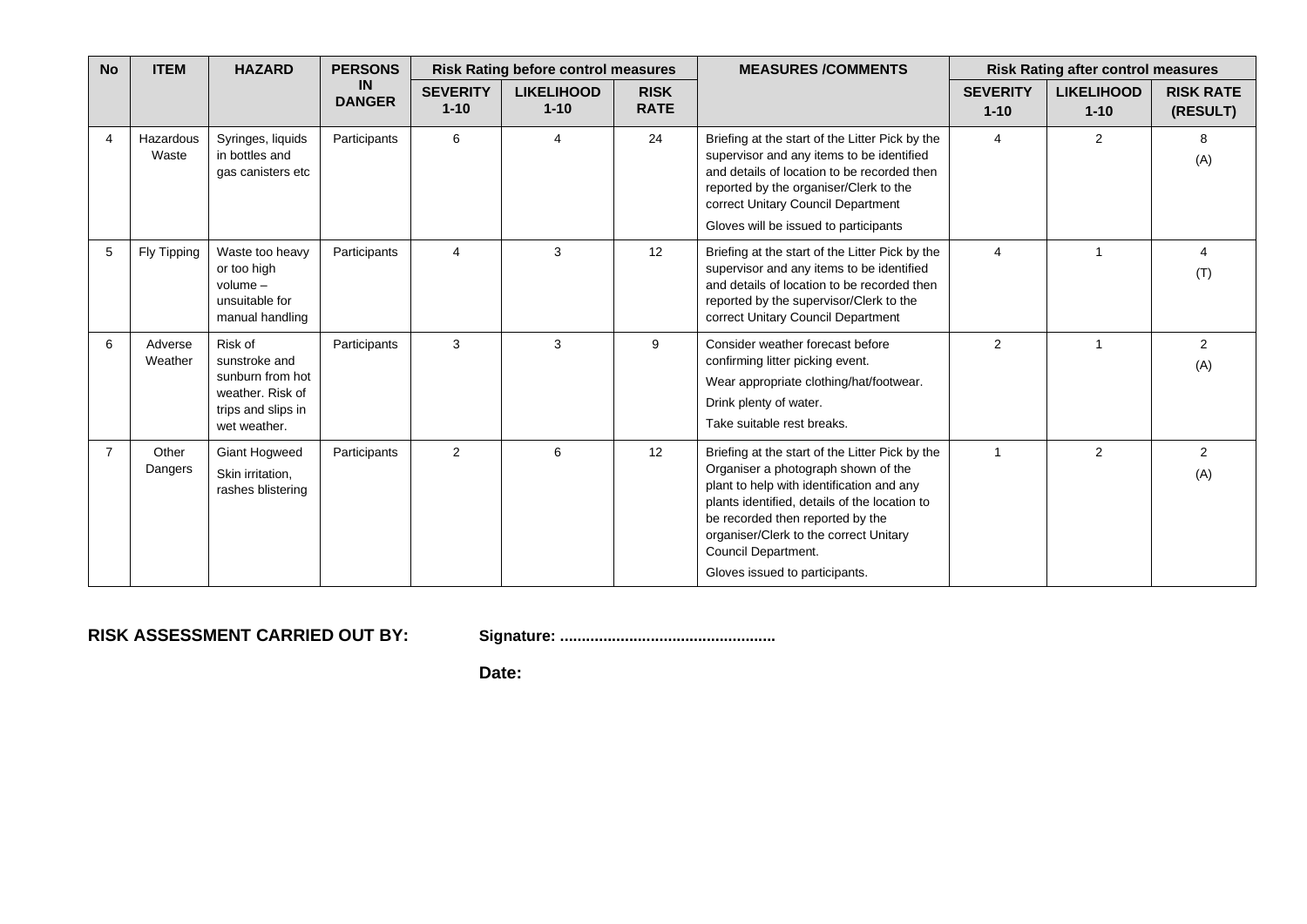# **Risk Assessment Scoring Matrix**

|                   | <b>Severity</b>               |                            |                            |                                |                            |                     |  |  |  |
|-------------------|-------------------------------|----------------------------|----------------------------|--------------------------------|----------------------------|---------------------|--|--|--|
| Likelihood        | <b>Multiple Death</b><br>(10) | <b>Single Death</b><br>(8) | <b>Major Injury</b><br>(6) | <b>Lost Time Injury</b><br>(4) | <b>Minor Injury</b><br>(2) | <b>Delay</b><br>(1) |  |  |  |
| Certain (10)      | 100                           | 80                         | 60                         | 40                             | 20                         | 10                  |  |  |  |
| Very Likely (8)   | 80                            | 64                         | 48                         | 32                             | 16                         | 8                   |  |  |  |
| Likely (6)        | 60                            | 48                         | 36                         | 24                             | 12                         | 6                   |  |  |  |
| May Happen (4)    | 40                            | 32                         | 24                         | 16                             | 8                          |                     |  |  |  |
| Unlikely (2)      | 20                            | 16                         | 12                         |                                |                            |                     |  |  |  |
| Very Unlikely (1) | 10                            |                            |                            |                                |                            |                     |  |  |  |

| <b>Score</b> | <b>Priority</b> | <b>Action</b>                                                 |  |
|--------------|-----------------|---------------------------------------------------------------|--|
| $1 - 16$     | <b>LOW</b>      | Action is required to reduce the risk, although low priority. |  |
| $17 - 36$    | <b>MEDIUM</b>   | Action required to control.                                   |  |
|              |                 | Interim measures may be necessary in the short term.          |  |
| $37 - 100$   | <b>HIGH</b>     | Action required urgently to control risks. Unacceptable       |  |
|              |                 | Immediate action required                                     |  |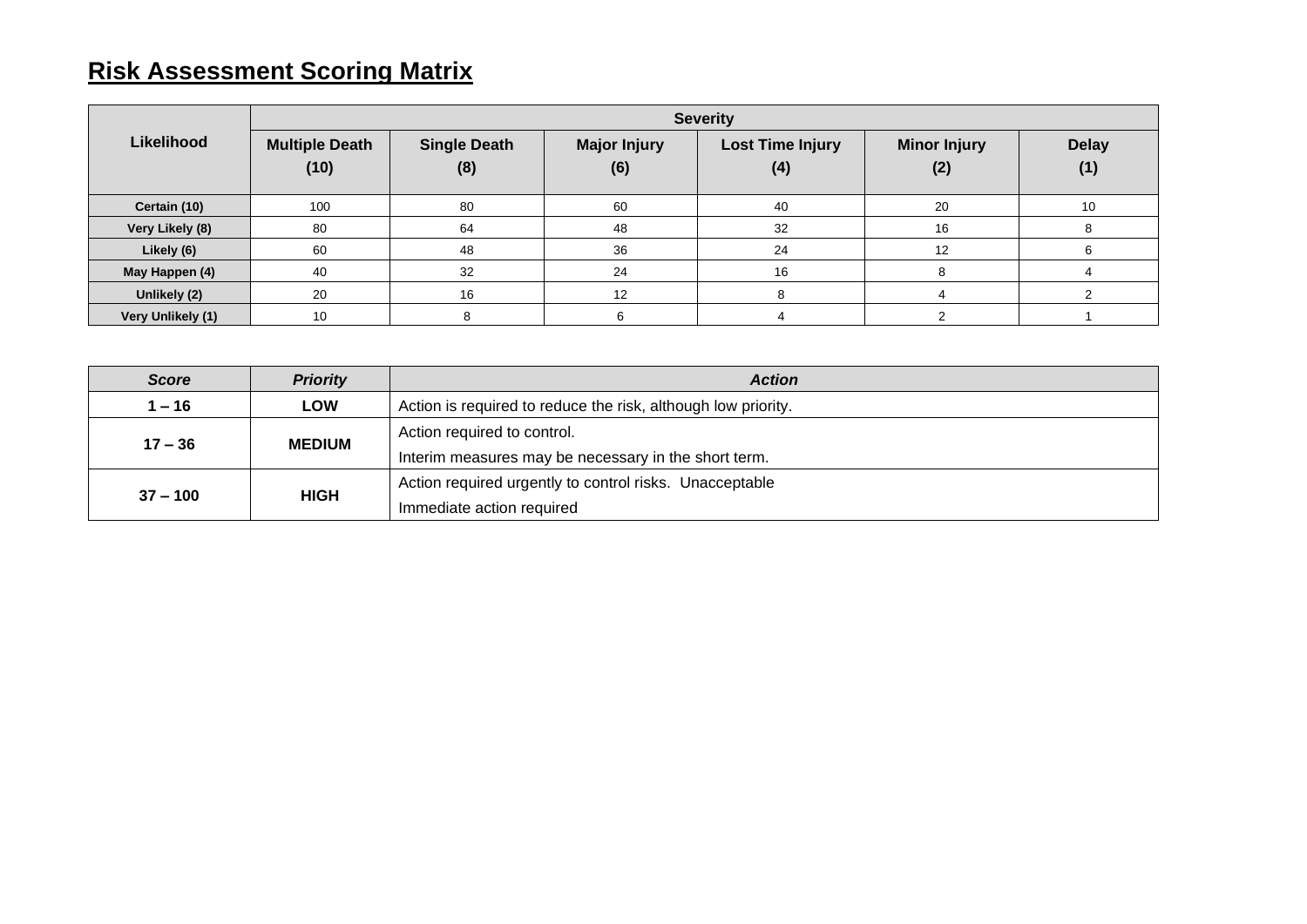#### ANNEX C TO HADLOW DOWN PARISH COUNCIL VOLUNTEER POLICY & PROCEDURES DATED: JANUARY 2022

# **HADLOW DOWN PARISH COUNCIL – [TASK NAME] INDUCTION BRIEF AND VOLUNTEER ACKNOWLEDGEMENT**

#### **Supervisor:**

#### **Date:** Start Time:

#### **Finish Time:**

**Location:** (To be defined by supervisor)

# •

**Description of Activity:** (To be summarised by supervisor)

•

**Tools to be Used:** (To be listed by supervisor, taking note of the risks associate with using these tools (for instance cuts and grazes))

- •
- •
- •

#### **Hazards and Safety Measures:**

- All work undertaken by volunteers shall have regard to the Health & Safety at Work etc. Act 1974 and related health & safety legislation.
- You should not undertake the work defined if you have either an injury or illness that could increase risk of further injury or illness either to you or fellow volunteers. If you are unsure of the likelihood of increased risk due to either injury or illness, you should contact the supervisor before starting work.
- You will not be asked to work at height.
- Jewellery, necklaces, watches and ideally should not be worn wearing them present risk of injury.
- Appropriate footwear must be worn. Ideally, sturdy boots covering the ankle and providing support on uneven ground should be worn. Open-toed shoes or sandals, trainers (footwear without a heel) must not be worn. Doing so increases risk significantly.
- Long hair must be tied up to avoid it getting caught in the activity.
- Gloves should be worn where appropriate.

#### **First Aid:**

- When a volunteer is wounded (serious cuts and grazes) undertaking authorised work, the supervisor should be notified as soon as possible. A first aid kit is held by the supervisor.
- In the case of serious injury, immediate first aid should be administered and the supervisor informed.
- The supervisor is expected to carry with them a mobile telephone. Where necessary, the emergency services will be called.